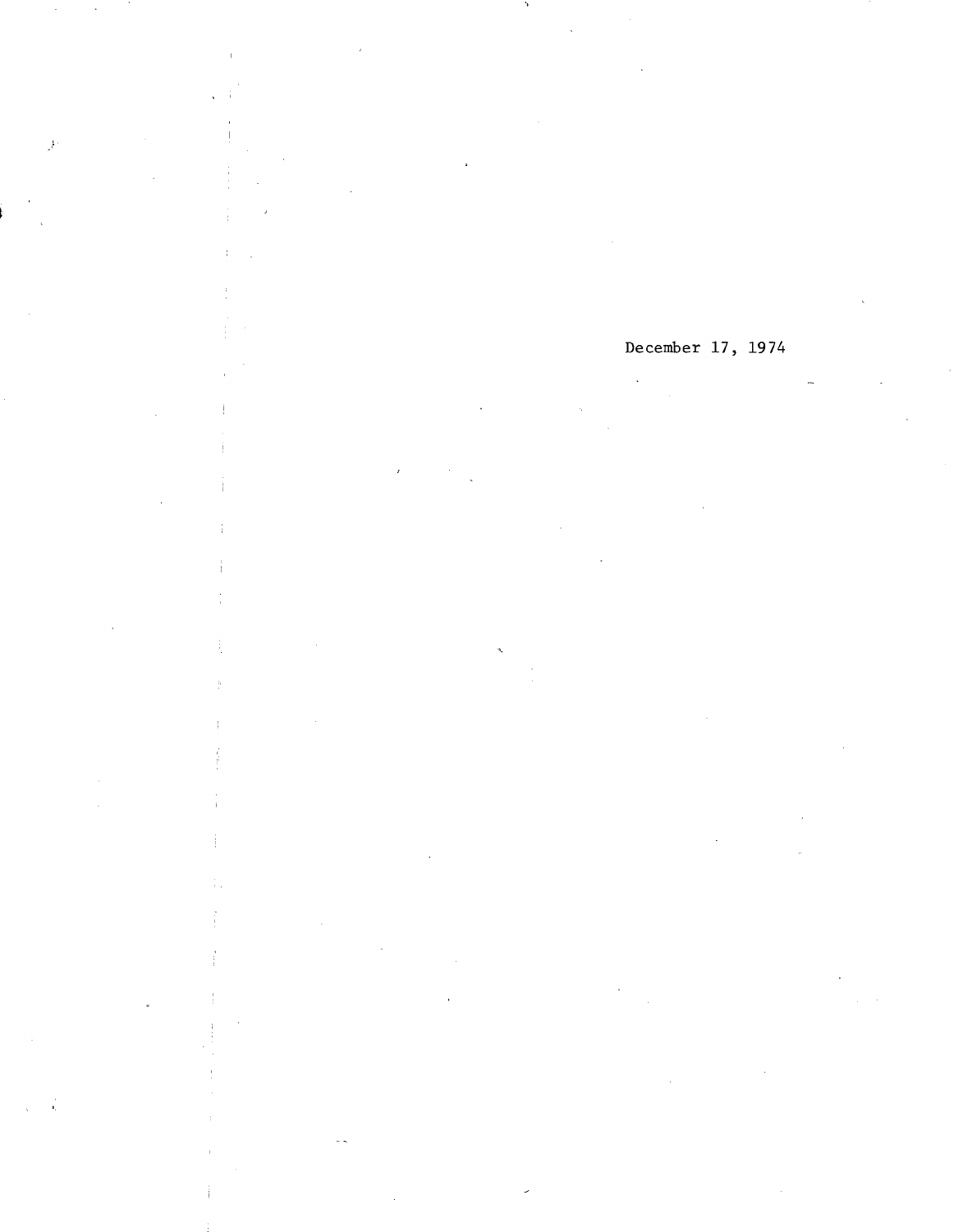### THE UNIVERSITY OF **MANITOBA**

# **Inter-Departmental Correspondence**

DATE December 5,1974

rdc

## TO ALL MEMBERS OF SCIENCE EXECUTIVE COMMITTEE

FROM G. Richardson, Secretary - Science Executive Committee

SUBJECT:

The twenty-seventh meeting of the Executive Committee of Faculty Council has been called for Tuesday, December 17, 1974 at 2:40 p.m. in the Faculty Conference Room, 250 Allen.

#### A G E N D A

- Adoption of the minutes of the twenty-sixth meeting held on  $1.$ November 20, 1974.
- $2.$ Matters Arising Therefrom.
- 3. Communications.
- Report from the Committee on the 4 year general degree program. 4.
- Report from the Committee which met with Dr. K. Moore to discuss  $5.$ Departmental Councils.
- $6.$ Report from the Committee on the Mathematics 90 course.
- 7. Challenge Exams.
- 8. Start date of Fall classes.
- Other business. 9.

GR/nr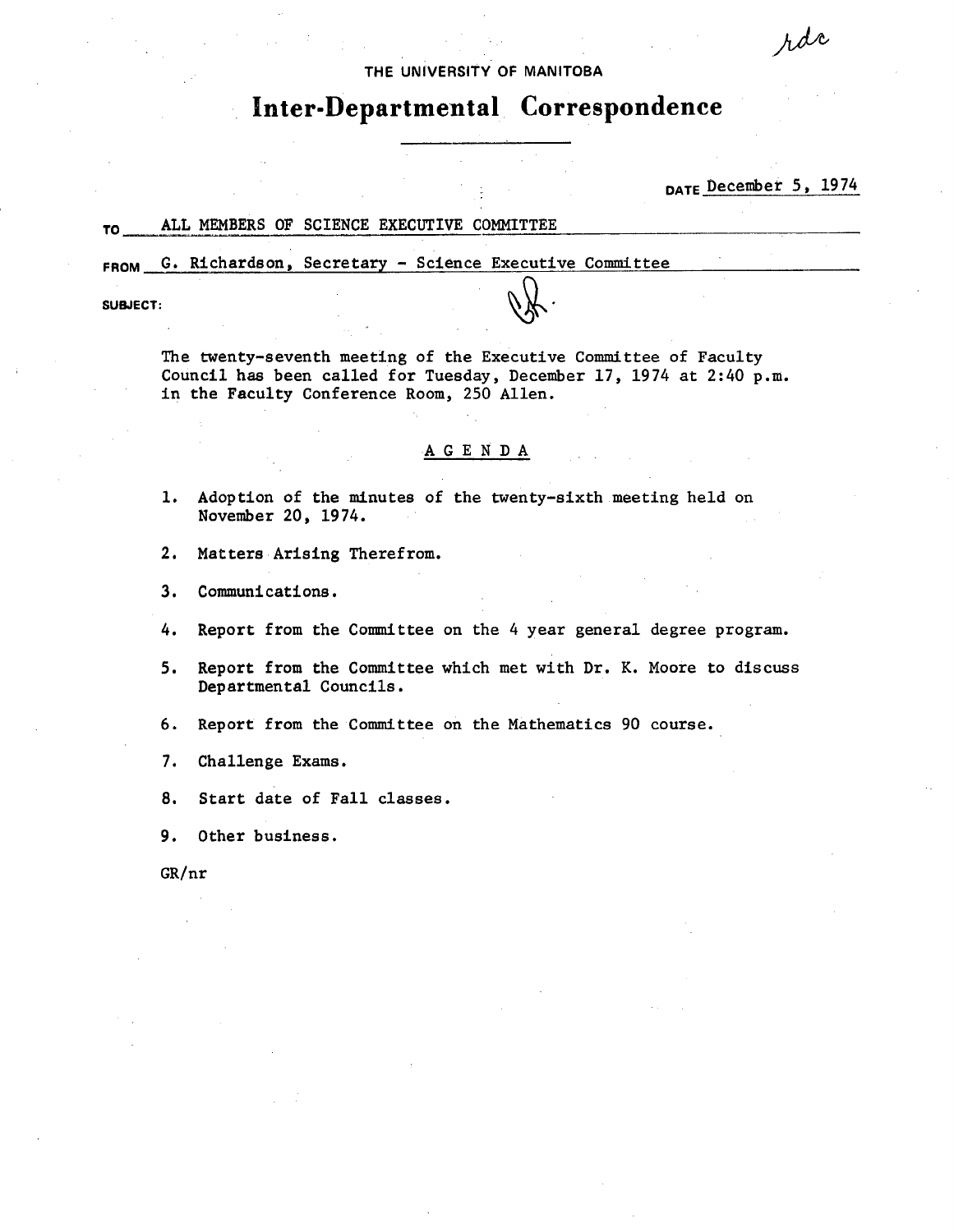Minutes of the twenty-seventh meeting of the Executive Committee of the Faculty Council held on Tuesday, December 17, 1974 at 2:40 p.m. in the Faculty Conference Room, 250 Allen Bldg.

Members Present: Dean R.D. Connor, Chairman; Profs. I. Cooke, N.E.R. Campbell, G. Losey, B. Henry, K. Stewart, D. Punter, J. Svenne, J. Westmore, D. Burton Mr. D. Jonasson.

Regrets: Dr. C.D. Anderson

1. Adoption of the minutes of the meeting of November 20, 1974.

These were approved on the motion of Dr. Losey (Svenne).

2. Matters arising therefrom are indicated as separate agenda items.

3. CommunIcations

(a) The Chairman advised he had had a letter of appreciation from Mr. J. B. Lockhart in respect of the memorial to his son presented at Faculty Council.

(b) The Chairman advised that he had sent a letter of appreciation to Mr. Condo on behalf of the Faculty on the occasion of his leaving the University.

4. four year general degree program

Dr. Henry spoke to his report, he indicated that members of his committee had canvassed among their colleagues for opinions in an informal way and his report was the outcome of their two meetings. The idea of the four year general degree program was an extension from the third year into a final fourth year. It was envisaged that the majors in the three year and four year degree patterns would be different. It was envisioned that there would of necessity be a transition period of three to five years in which both degrees would be offered were it decided that a four year degree would be the normal pattern. In the discussion which followe4 and occupied approximately 100 minutes many valuable points were raised and discussed including the fact that we seem to have three types of students. The first was headed for graduate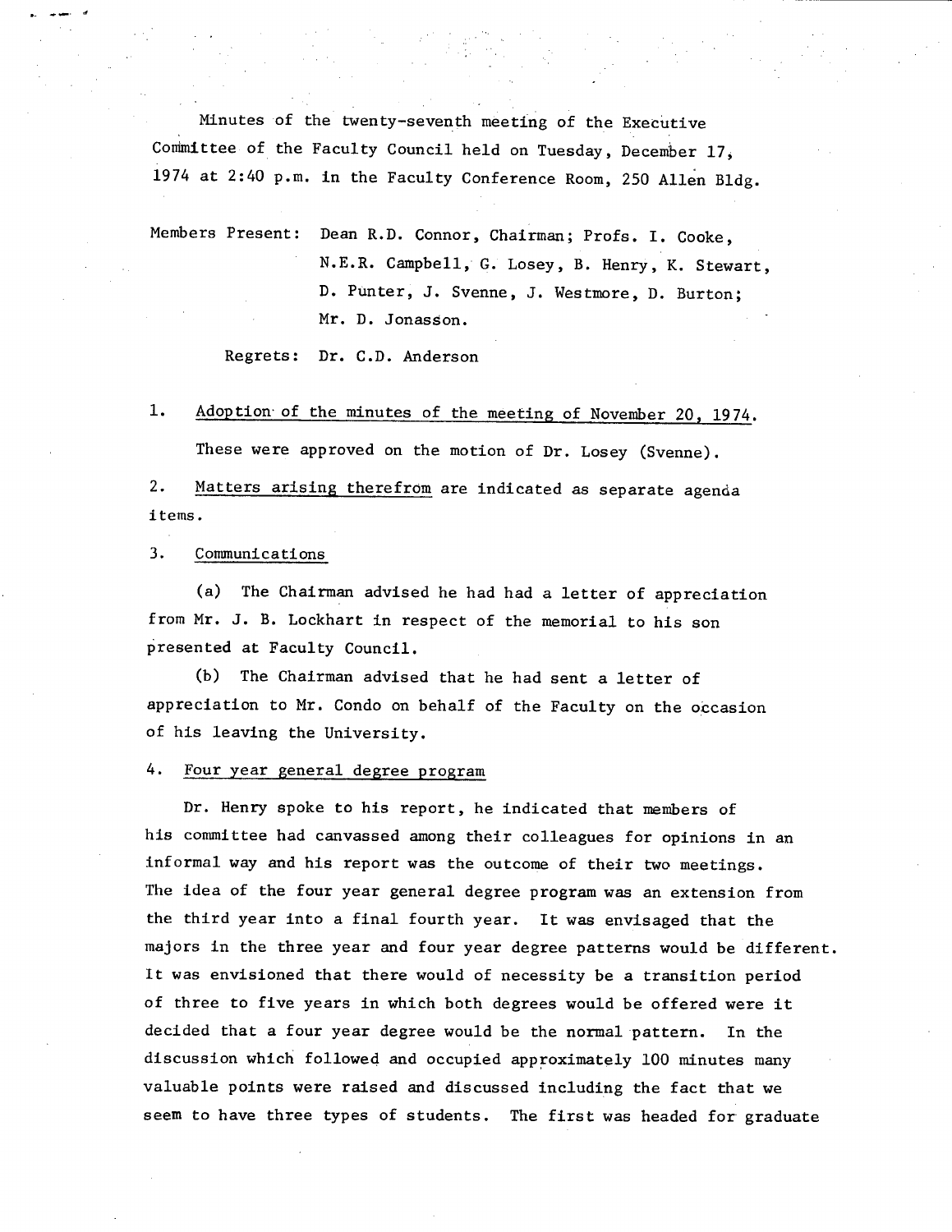work, the second was in Science for a general education and the third was here to be trained for a job. A member mentioned our potential difficulty with a four year degree, particularly with laboratory space and staff. Many labs were filled to capacity now and without additional staff we foresee an eighteen hour day.

The fourth year of Study would be in fourth year courses plus junior courses and large variations were to be expected as among the various departments in the faculty. It was finally agreed that the report should be sent to Department Heads with the request that it be copied and issued to their faculty members, that a departmental meeting be held on the report so that they could comment to the Executive and give specifics as to what they would do with the four year degree were it to come to pass. In particular, they would be asked:

- did they approve of the concept of a four year degree,
- $(2)$ if it were offered what would the curriculum look like,
- if the curriculum were implemented what increase in  $(3)$ staff and physical plant would be needed

The Executive would consider this input hopefully in its next meeting.

# 5. Report from the Committee which met with Dr. K. Moore to discuss Departmental Councils.

The Chairman and Dr. Burton reported on their meeting with Dr. Moore's committee on the subject of departmental councils. It was clear that we had to have such councils but that their by-laws should not be restrictive but as loose as the departments wished. It was repeatedly emphasized that the by-laws should be general in nature and not specific, that the main function of the councils was to recommend and that they could dçtermine of their own motion such things as the ordering of their proceedings and the committee structure they wished. The 50-50 Committee was to advise departments as to the nature, numbers and extent of student involvement in these councils and the Faculty Council was to determine how the 50-50 Committee was to operate vis-a-vis the departments in this matter. The by-laws were to be drawn up by the faculty members